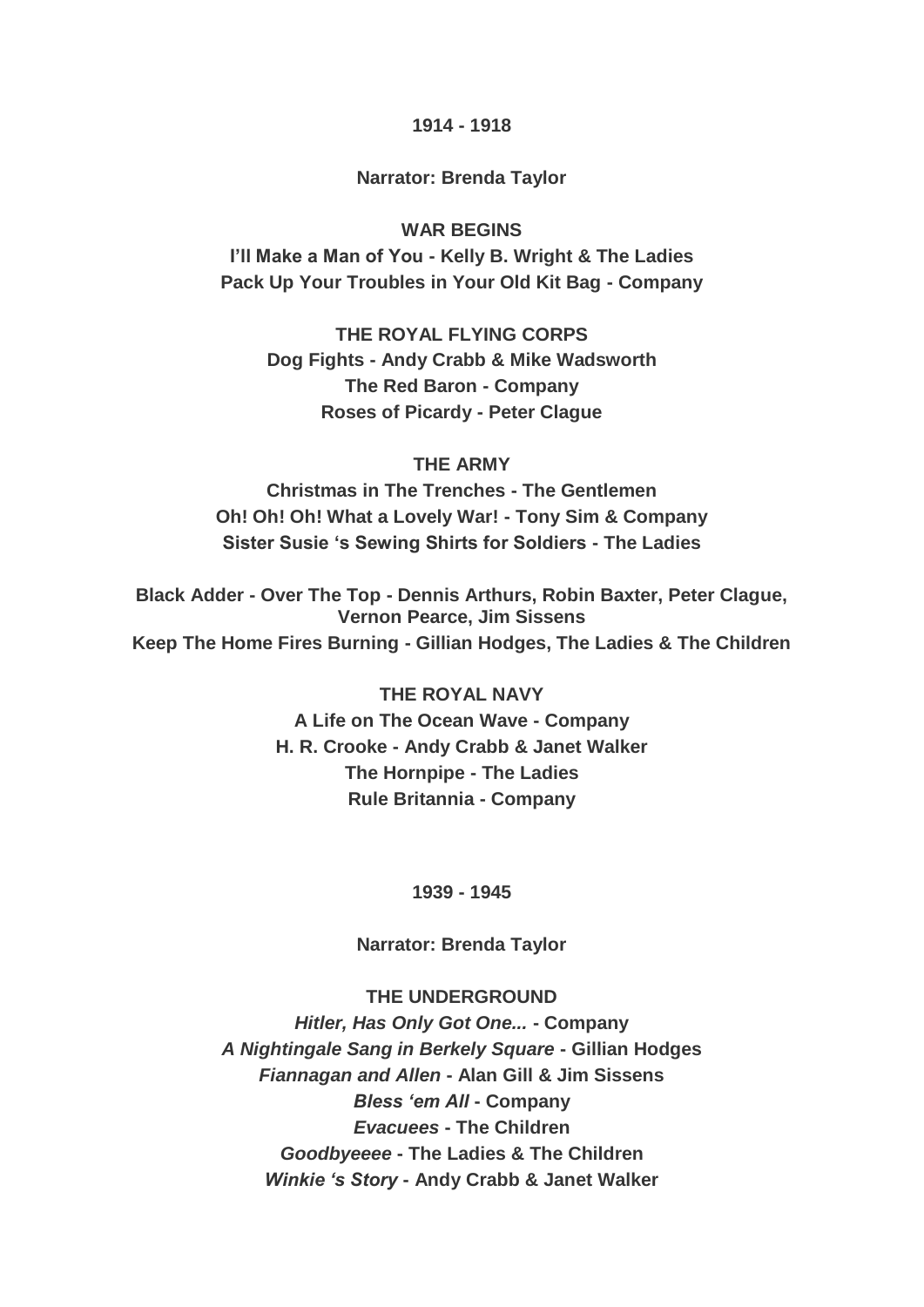#### **THE HOME FRONT**

*Dad's Army: The Morris Dance* **- Robin Baxter, Peter Clague, Ian Coleman, Andy Crabb, Alan Gill, Dave Henderson, Chris Moore, Vernon Pearce, Lee Walker**

*Liii Marlene* **- Elaine Farrow with Suzanna Mace & Phaedra Vaughan** *Dad's Army. The Deadly Attachment* **- Dennis Arthurs, Robin Baxter, Peter Clague, Ian Coleman, Andy Crabb, Alan Gill, Dave Henderson, Chris Moore, Vernon Pearce, Jim Sissens, Tony Sim, Harry Sims, Lee Walker**

#### **DESERT WARFARE**

*Shine on Harvest Moon* **- Candida Wright with Suzanna Mace & The Children**

#### **AMERICA ENTERS THE WAR**

*Candy Man* **- Kelly Wright & The Dancers** *Boogie Woogie Bugle Boy, Chatanooga Choo Choo, Don 't Sit Under The Apple Tree -* **Elaine Farrow, Gillian Hodges, Candkla Wright** *Stuff Like That & P.S. ILove You* **- Kelly B. Wright**

**WOMEN AT WAR**

*The Thingymabob* **- Female Chorus** *In The Mood* **- The Dancers**

#### **FINALE**

*I'll Be Seeing You* **- Sue Jones** *White Ciffs of Dover* **- Gillian Hodges & Company** *There 'll Always Be An England* **- Peter Clague & Company** *We 'll Meet Again* **- Company**

#### **ENSA**

#### **HONORARY ARMY LIEUTENANTS**

| <b>Dennis Arthurs</b> | <b>Alan Gill</b>      | <b>Tony Sim</b>       |
|-----------------------|-----------------------|-----------------------|
| <b>Robin Baxter</b>   | <b>Dave Henderson</b> | <b>Harry Sims</b>     |
| <b>Brenda Boud</b>    | <b>Gillian Hodges</b> | <b>Pam Small</b>      |
| <b>Alison Burns</b>   | <b>Sue Jones</b>      | <b>Brenda Taylor</b>  |
| <b>Peter Clague</b>   | <b>Chris Moore</b>    | <b>Mike Wadsworth</b> |
| <b>lan Coleman</b>    | <b>Celia Pearce</b>   | <b>Janet Walker</b>   |
| <b>Andy Crabb</b>     | <b>Vernon Pearce</b>  | <b>Lee Walker</b>     |
| <b>Sue Evans</b>      | <b>Jim Sissens</b>    | <b>Candida Wright</b> |
|                       |                       |                       |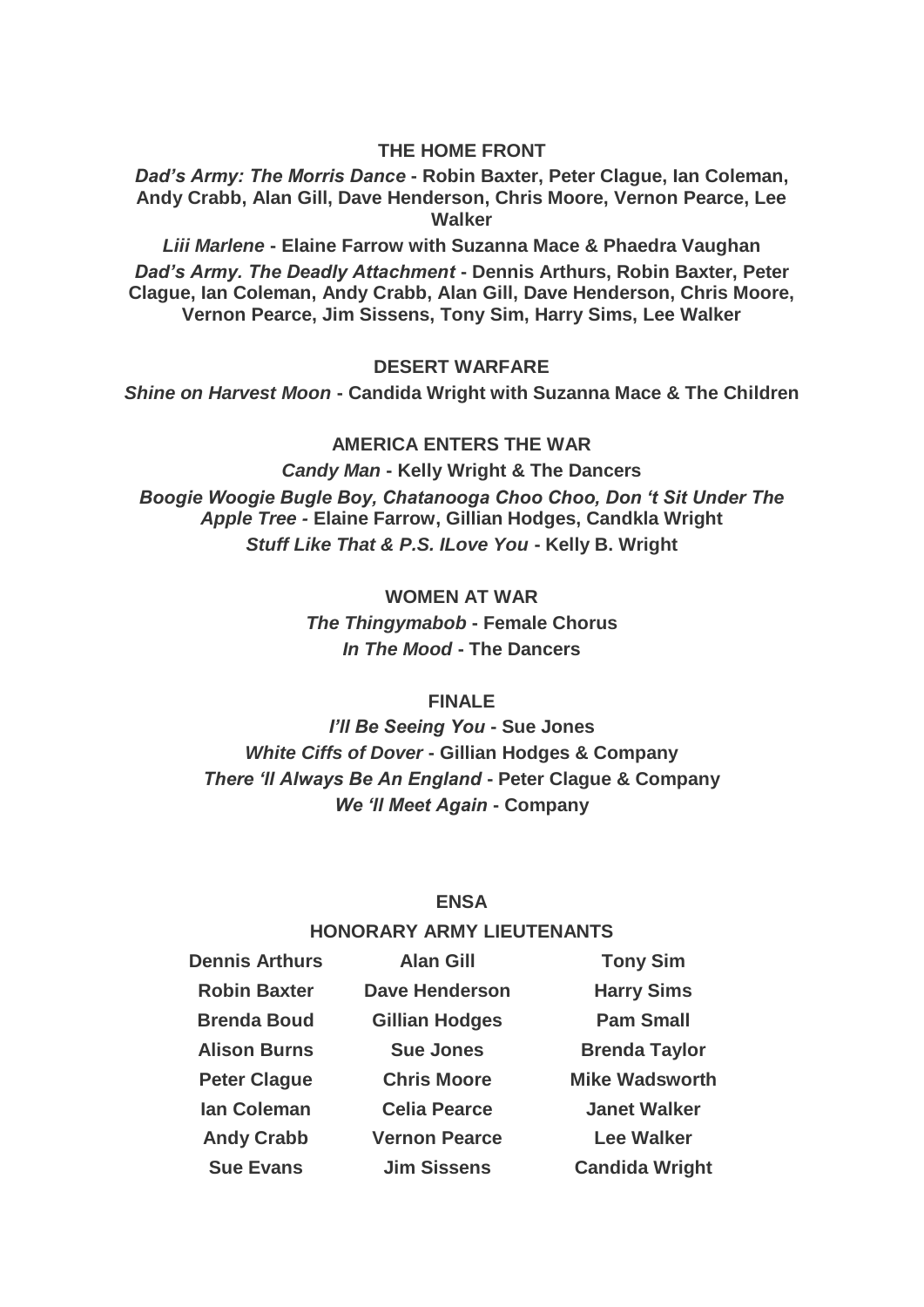**Elaine Farrow Kelly B. Wright**

# **DRILL SQUAD Suzanna Mace, Phaedra Vaughan**

# **CADETS**

| <b>Abigail Baldwin</b> | <b>Joseph Cronk</b>   | <b>Paige Keen</b>         |
|------------------------|-----------------------|---------------------------|
| <b>Dominic Baldwin</b> | <b>Max Davis</b>      | <b>Connie Levey</b>       |
| <b>Tasha Baldwin</b>   | <b>James Harris</b>   | <b>Jasmine Logan</b>      |
| <b>Isabel Borger</b>   | <b>Justus Honing</b>  | <b>Sophie Phillips</b>    |
| <b>Emma Clay</b>       | <b>Rosalie Honing</b> | <b>Lucia Stoks</b>        |
| <b>Oliver Clay</b>     | <b>Jenifer Jurd</b>   | <b>Floris Waardenburg</b> |

# **REGIMENTAL BAND**

**Roger Dean, Bob Milner & Laurence Woodworth**



## **SENIOR COMMAND**

| <b>Brigade Commander</b>                                            | 456301 | <b>Brigadier</b>       | <b>Wright C</b> | <b>Royal Marines</b>                 |
|---------------------------------------------------------------------|--------|------------------------|-----------------|--------------------------------------|
| <b>Brigade Commander</b>                                            | 278612 | <b>Brigadier</b>       | <b>Carter M</b> | <b>Royal Hussars</b>                 |
| <b>Director of Music</b>                                            | 137965 | <b>Major</b>           | Dean R          | <b>Coldstream</b><br><b>Guards</b>   |
| <b>Parade Ground</b><br><b>Adjutant</b>                             | 145673 | <b>Major</b>           | <b>Mace S</b>   | <b>Welsh Guards</b>                  |
| <b>OIC Pyrotechnics</b><br>inc. Shermulies &<br><b>Incendiaries</b> | 145981 | <b>Major</b>           | <b>Hanson D</b> | <b>Royal</b><br><b>Engineers</b>     |
|                                                                     |        | <b>DEPLOYED TROOPS</b> |                 |                                      |
| <b>Regimental Sergeant</b><br><b>Major</b>                          | 674409 | <b>RSM</b>             | <b>Crabb S</b>  | <b>Trucial Oman</b><br><b>Scouts</b> |
| <b>Company Sergeant</b><br><b>Major</b>                             | 404578 | <b>CSM</b>             | <b>Hamer S</b>  | <b>Royal Home</b><br><b>Guards</b>   |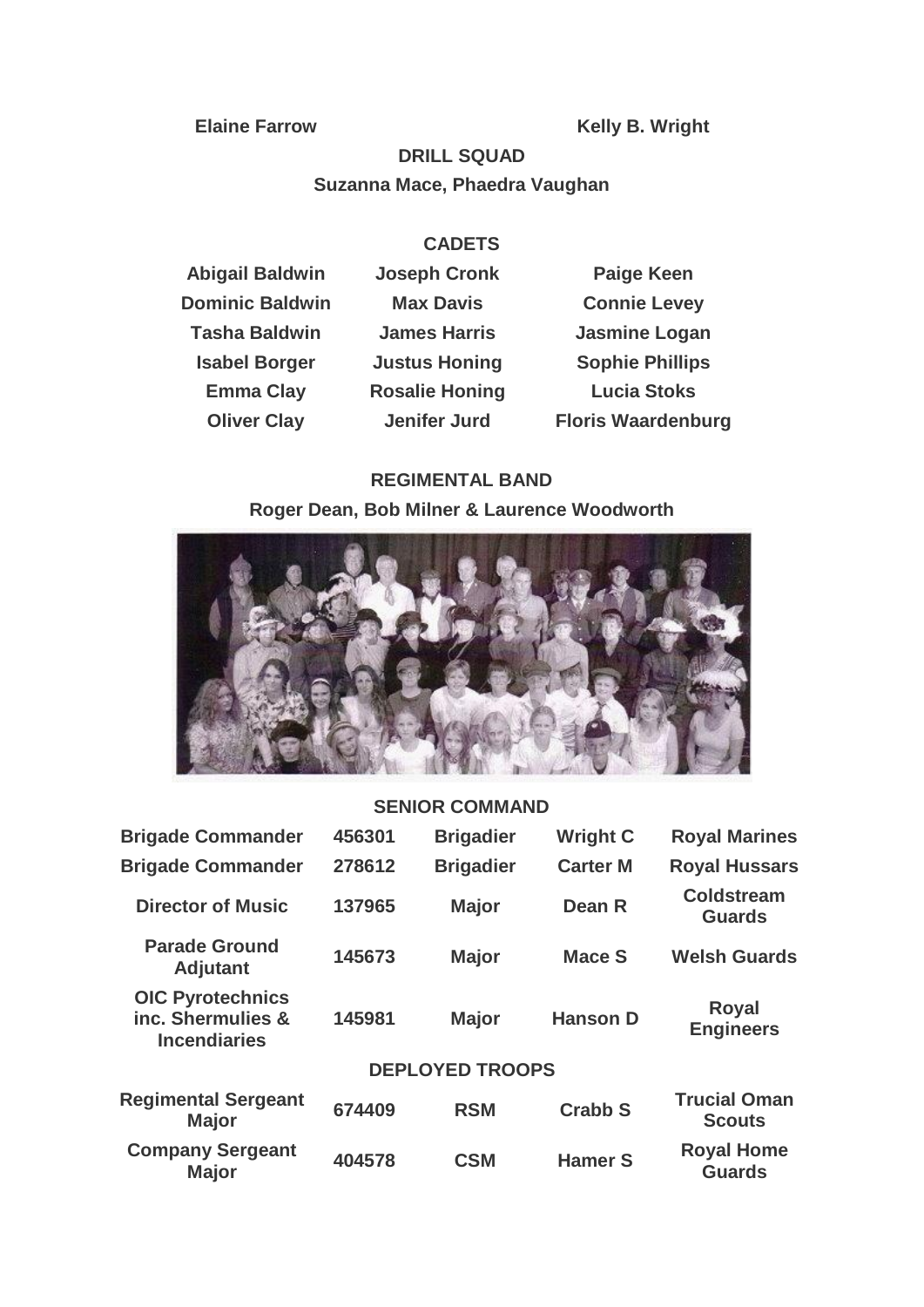| <b>Company Sergeant</b><br><b>Major &amp; OIC Assault</b><br><b>Course</b> | 520149                           | <b>CSM</b>                      | Wadsworth<br>M                   | <b>Royal</b><br><b>Engineers</b>                      |
|----------------------------------------------------------------------------|----------------------------------|---------------------------------|----------------------------------|-------------------------------------------------------|
| <b>Assistant</b><br><b>Shermulies &amp;</b><br><b>Incendiaries</b>         | 309801                           | <b>Sergeant</b>                 | <b>Hanson E</b>                  | <b>Royal</b><br><b>Engineers</b>                      |
| <b>Searchlight Operator</b>                                                | 238985                           | <b>Sergeant</b>                 | <b>Baxter H</b>                  | <b>Royal</b><br><b>Engineers</b>                      |
| <b>Searchlight Operator</b>                                                | 907645                           | <b>Sergeant</b>                 | <b>Wright B</b>                  | <b>Royal</b><br><b>Engineers</b>                      |
|                                                                            |                                  | <b>STAFF H/Q</b>                |                                  |                                                       |
| <b>Quarter Master inc.</b><br><b>Regimental Dress</b>                      | 645012                           | <b>Major</b>                    | <b>Walker J</b>                  | <b>Royal Army</b><br><b>Ordinance</b><br><b>Corps</b> |
| <b>Regimental Barber</b>                                                   | 6754092                          | <b>Captain</b>                  | <b>Hamer S</b>                   | <b>Royal Army</b>                                     |
| Decoys, Mock Ups &<br><b>Camouflage Section</b>                            | 239624                           | <b>SSgt</b>                     | <b>Crabb A</b>                   | <b>KAR</b>                                            |
|                                                                            | 245897                           | <b>SSgt</b>                     | <b>Wadsworth</b><br>M            | <b>8 Regiment RA</b>                                  |
|                                                                            | 789563                           | <b>Sergeant</b>                 | Sim T                            | <b>8 Regiment RA</b>                                  |
|                                                                            | 605832                           | <b>Corporal</b>                 | <b>Andrada M</b>                 | <b>RAOC</b>                                           |
|                                                                            | 897065                           | <b>Corporal</b>                 | <b>Carter N</b>                  | <b>RAOC</b>                                           |
|                                                                            |                                  | <b>REGIMENTAL MESS</b>          |                                  |                                                       |
| <b>President Mess</b><br><b>Committee</b>                                  | 528712                           | <b>Major</b>                    | <b>Wadsworth H</b>               | <b>RGJ</b>                                            |
| <b>Mess Stewards</b>                                                       | 670834                           | <b>Corporal</b>                 | <b>Orr A</b>                     | <b>RGJ</b>                                            |
|                                                                            | 126794                           | <b>Lt Corporal</b>              | <b>Morgan P</b>                  | <b>RGJ</b>                                            |
|                                                                            | 456670                           | <b>Lt Corporal</b>              | <b>Headford</b><br><b>Lord A</b> | <b>RGJ</b>                                            |
|                                                                            |                                  | <b>FORWARD PLANNING SECTION</b> |                                  |                                                       |
| <b>OIC</b> Intelligence<br><b>Corps</b>                                    | 804616                           | <b>Captain</b>                  | <b>Wadsworth H</b>               | Int                                                   |
| <b>Data Analysis</b>                                                       | 609646                           | <b>Captain</b>                  | <b>Connofly D</b>                | <b>Irish Guards</b>                                   |
| <b>Campaign Planner</b>                                                    | 569083                           | <b>Captain</b>                  | <b>Crabb S</b>                   | <b>Blues &amp; Royals</b>                             |
|                                                                            | 674398                           | Lieutenant                      | <b>Carter M</b>                  | <b>RHG</b>                                            |
|                                                                            |                                  | <b>RECEPTION COMMITTEE</b>      |                                  |                                                       |
| <b>Warrant Officers In</b><br><b>Charge</b>                                | Queen's<br>Life<br><b>Guards</b> |                                 |                                  |                                                       |
|                                                                            | 806743                           | <b>SSgt</b>                     | Hart J                           |                                                       |
|                                                                            |                                  |                                 |                                  |                                                       |